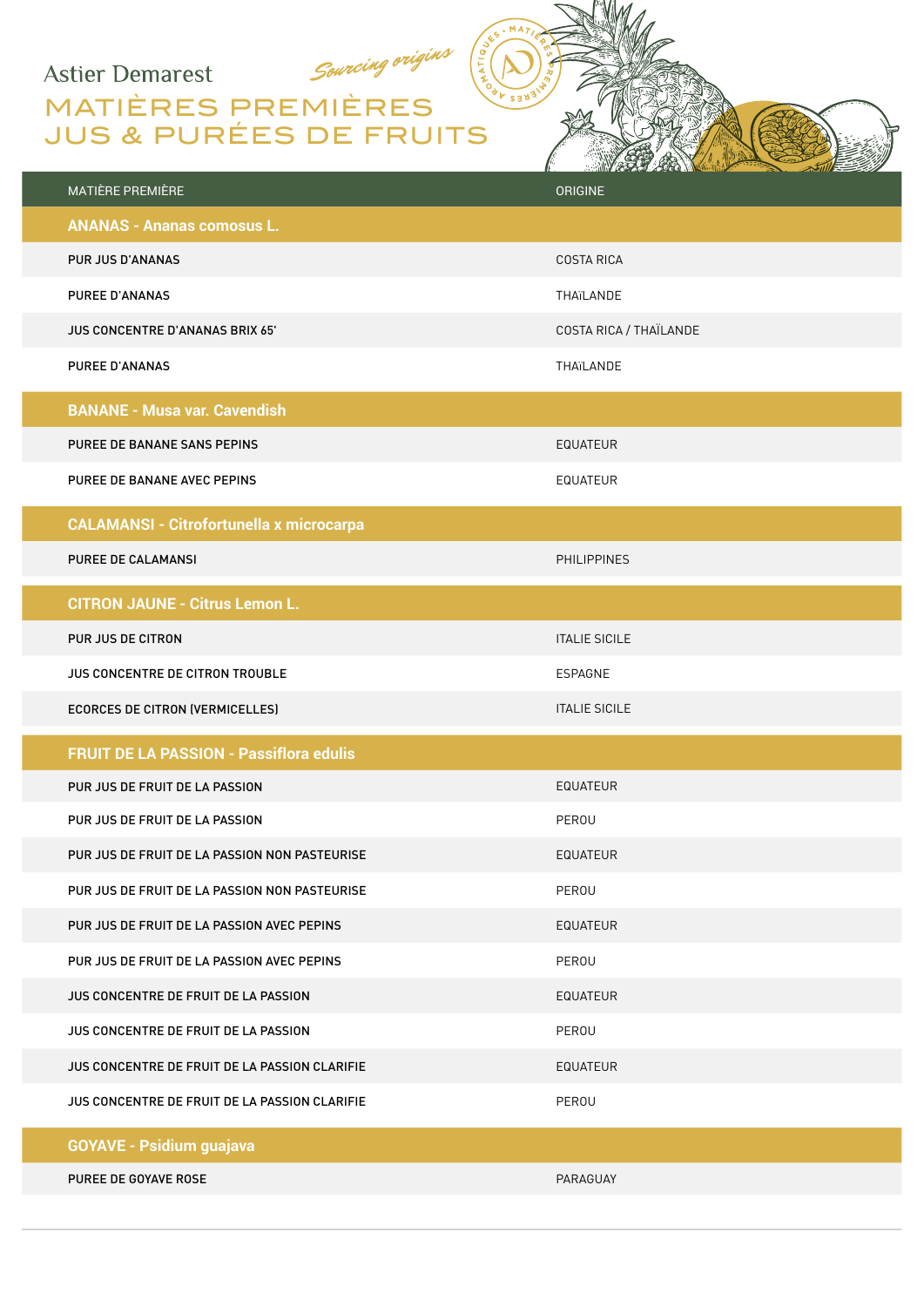| <b>MATIÈRE PREMIÈRE</b>                            | <b>ORIGINE</b>       |
|----------------------------------------------------|----------------------|
| <b>GRENADE - Punica granatum</b>                   |                      |
| PUR JUS DE GRENADE                                 | ESPAGNE              |
| <b>LIMETTE (CITRON VERT) - Citrus aurantifolia</b> |                      |
| PUR JUS DE LIMETTE                                 | <b>BRESIL</b>        |
| PUR JUS DE LIMETTE                                 | MEXIQUE              |
| JUS DE CONCENTRE DE LIMETTE                        | <b>BRESIL</b>        |
| JUS DE CONCENTRE DE LIMETTE                        | MEXIQUE              |
| JUS DE LIMETTE NON PASTEURISE                      | MEXIQUE              |
| <b>CELLULES DE LIMETTE</b>                         | MEXIQUE              |
| <b>PUREE DE LIMETTE</b>                            | MEXIQUE              |
| <b>LITCHI - Litchi sinensis</b>                    |                      |
| PUREE DE LITCHI                                    | MADAGASCAR           |
| <b>LUCUMA - Pouteria lucuma</b>                    |                      |
| PUREE DE LUCUMA                                    | PEROU                |
| <b>MANDARINE - Citrus resticulata blanco</b>       |                      |
| PUR JUS DE MANDARINE                               | <b>ITALIE</b>        |
| <b>MANGUE - Mangifera indica L.</b>                |                      |
| <b>PUREE DE MANGUE</b>                             | PEROU                |
| <b>NOIX DE COCO - Cocos nucifera</b>               |                      |
| EAU DE COCO                                        | THAÏLANDE            |
| <b>LAIT DE COCO</b>                                | THAÏLANDE            |
| PAMPLEMOUSSE ROSE - Citrus paradisi Macf.          |                      |
| PUR JUS D'ORANGE                                   | <b>BRESIL</b>        |
| PUR JUS D'ORANGE                                   | MEXIQUE              |
| JUS D'ORANGE CONCENTRE                             | <b>BRESIL</b>        |
| CELLULES D'ORANGE                                  | MEXIQUE              |
| <b>ECORCES D'ORANGE (VERMICELLES)</b>              | <b>ITALIE SICILE</b> |
| PAMPLEMOUSSE ROSE - Citrus paradisi Macf.          |                      |
| PUR JUS DE PAMPLEMOUSSE ROSE                       | ETATS-UNIS           |
| PUR JUS DE PAMPLEMOUSSE ROSE                       | MEXIQUE              |
| PUR JUS DE PAMPLEMOUSSE ROUGE                      | ETATS-UNIS           |
| PUR JUS DE PAMPLEMOUSSE ROUGE                      | MEXIQUE              |